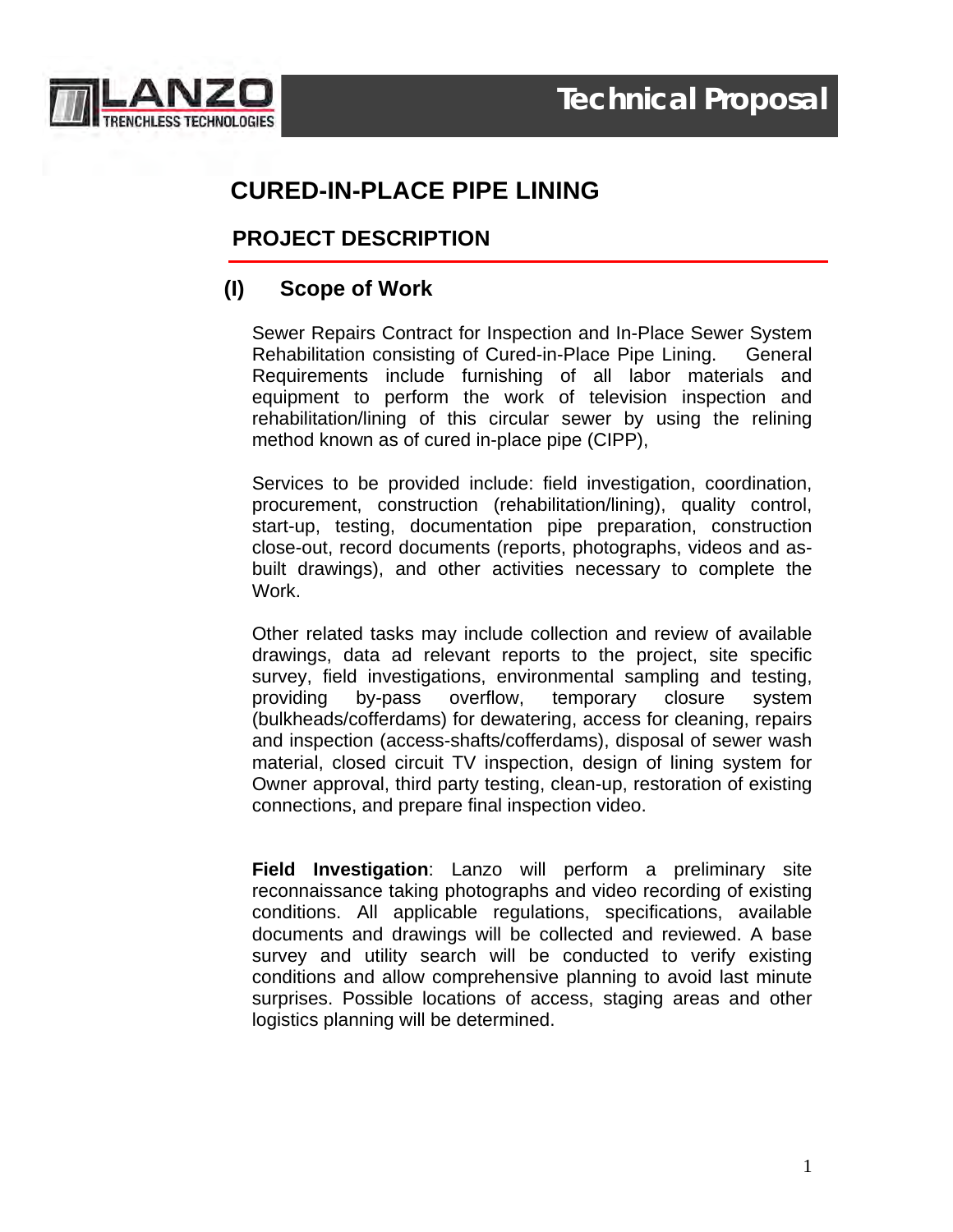

**Normal Cleaning of Sewer**: Lanzo will oversee cleaning the pipeline prior to CCTV inspection. Debris, sludge, roots, bricks, and protrusions will be removed from the pipeline. The interior surface of the existing gravity pipelines will be cleaned with hydraulically powered equipment, high velocity and high pressure water jet cleaners, in accordance with "NASSCO Recommended Specifications for Sewer Collection System Rehabilitation".

**Inspection of Sewer**: After initial cleaning is completed, pipe inspection will be performed by experienced personnel trained in locating breaks, obstacles and service connections. The inspection will be conducted using closed circuit television (CCTV) or manentry. An inspection report detailing our findings will be prepared and submitted for record.

**Design Professional and Related Services**: Design considerations stated in Appendices of ASTM F1216-03 will be followed for the design of Gravity Pipes and Pressure Pipes. Minimum wall thickness requirements shall be as follows:

- $\circ$  Design Safety Factor (N) = 2 (for Gravity Pipe)
- $\circ$  Retention Factor for Flexural Mod.(E) = 50% for Polyester resin materials.
- $\circ$  Enhance Factor (K) = 7; Soil Modulus = 1000 psi; Soil Density =  $120$ -pcf.
- $\circ$  Ground Depth = as shown on drawings 34 feet.
- $\circ$  Ground Water Depth = per drawings, to grade
- $\circ$  Live Load = per AASHTO & H-20 when existing sewer is in the roadway.

Third party test results to confirm the physical properties of materials to be used in the design will be submitted for approval and record.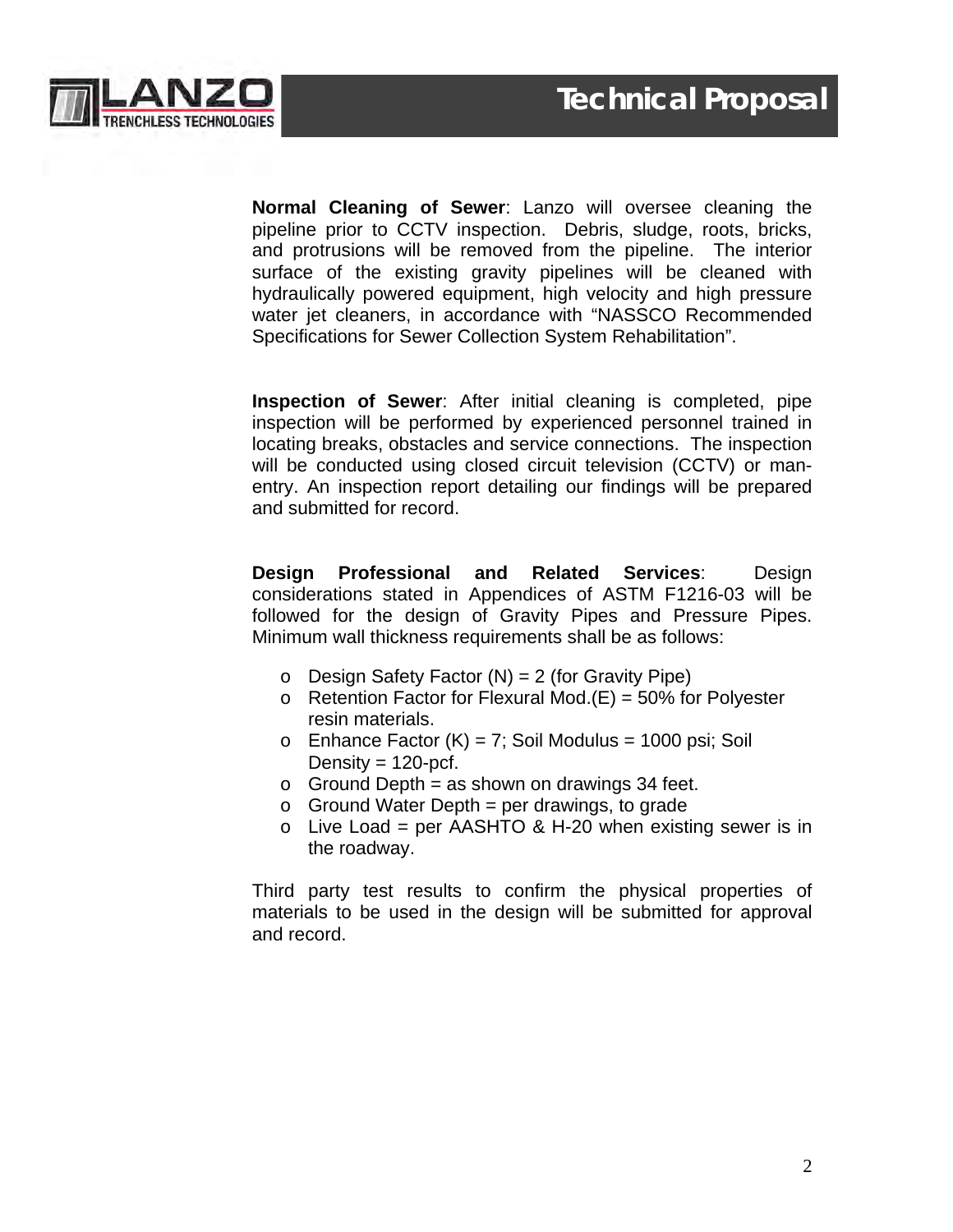

**Lining/Rehabilitation Operation:** As part of the lining operation, the following services will be provided, BY OTHERS:

- Traffic control signs and barricades
- Bypass pumping

The following lining method will be utilized:

Cured-in-place pipe (CIPP) using direct inversion and curing of a resin-impregnated tube, conforming to the current standard specification for Rehabilitation of Existing Pipeline and Conduits - ASTM Designation F12l6-03 shall be utilized.

**Post Completion Tasks:** After the lining operation is completed, the following services will be provided as part of the lining operation:

- Repair any dry spots, lifts and de-laminations
- Seal any space between the existing pipe and installed lining at the terminal point.
- Re-establish all active connections to the sewers.
- Clean up and restore the site as soon as possible. In restricted areas, vacuum cleaning will be performed promptly.
- All lining materials left inside the sewer and/or manholes will be removed.
- Provide Final TV-Inspection Video and As-Built Drawings.
- Provide end treatments by sealing and protecting the ends of the lining with Hydraulic Cement.

All operations will be completed in strict accordance with local, state and federal regulations. Special attention will be given to scaffolding and entering confined spaces.

Lanzo will provide a five (5) year warranty period for all materials and workmanship, starting on the date accepted, work performed under each task order issued under this contract.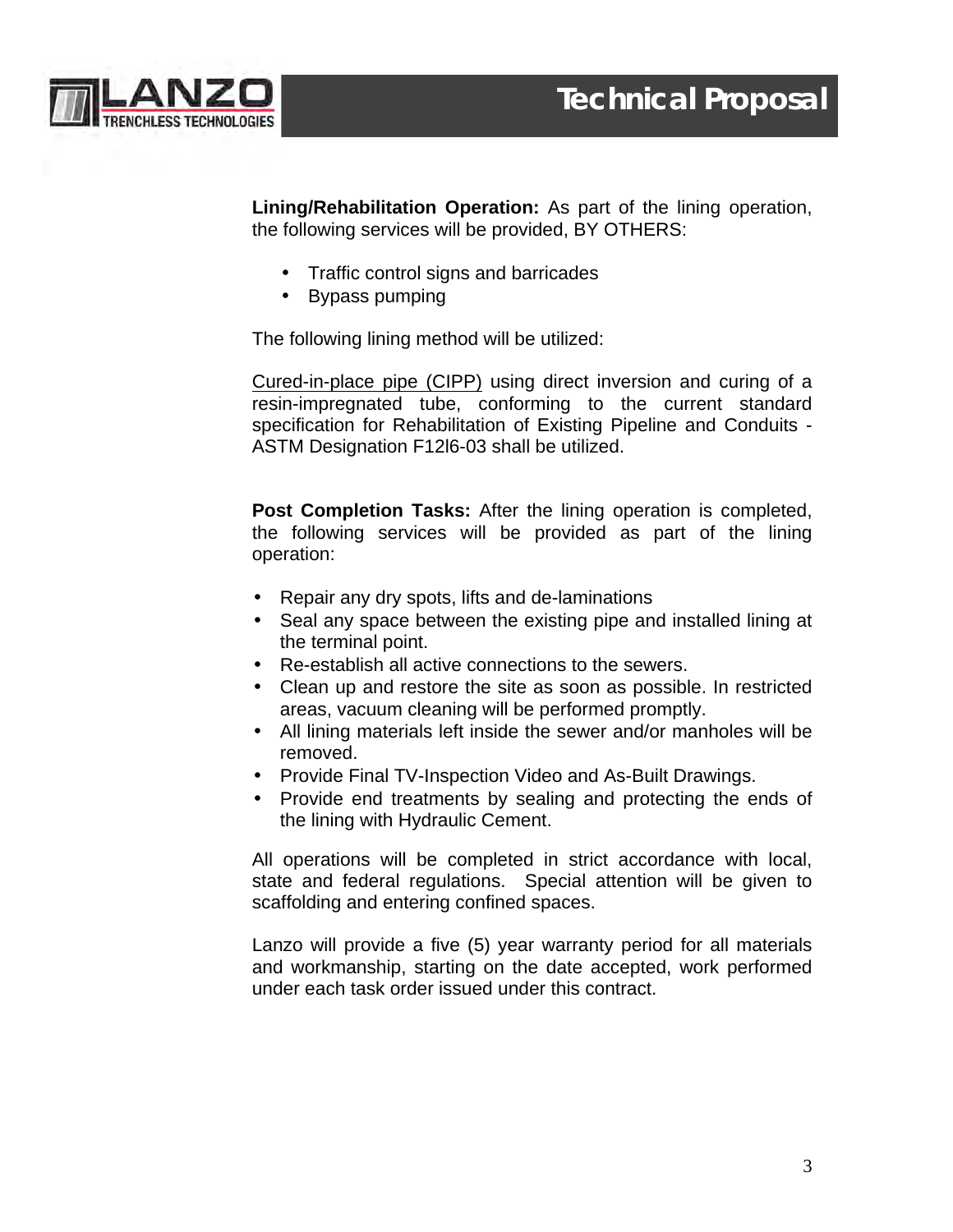

# **(II) Quality of Offering**

**LANZO TRENCHLESS TECHNOLOGIES (LTT)** was formed in 1993 to provide a more cost-effective alternative to replacing failing pipelines. This new CIPP technology gives project owners the option to use one of the most advanced trenchless technologies to successfully rehabilitate pipelines.

Our goal at Lanzo is to provide quality, cost-effective and on-time construction. Lanzo is an equal opportunity employer and meets all Federal, state and municipal health & safety regulations. We hold the highest level of ethics and are committed to ensuring the safety of our employees and the convenience and safety of the people within the communities we service.

Lanzo Lining Services doing business as Lanzo Trenchless Technologies is among a handful of companies qualified to use a cured-in-place pipelining technology to rehabilitate deteriorated pipelines. This technology consists of felt tubing, which is impregnated with special resin. When installed a hydrostatic pressure inverts the resin filled tube, which conforms to the walls of the existing pipe to create a structurally sound, joint-less pipe. The water is then heated and circulated throughout the installed length until the tube is cured in place. Once cured, the pipeline is reinstated and ready for use.

Digital Television Inspection -using the latest CCTV equipment and reporting methods, we can provide unmatched quality, and reliability in sewer inspection. Trouble spots, such as cracked or broken tiles, offset joints, and blockages are quickly and precisely located without excavation. Our software produces the most sophisticated data collection, analysis, reporting and archiving.

Sewer Cleaning -clogged sewer lines can quickly turn from a nuisance into a nightmare of municipal health hazards and irate phone calls. Our trucks have a combination of high vacuum and high CFM that has the versatility to handle most materials and jobs, which allows a faster loading time under the most difficult conditions. This in return causes a much quicker turn around time and will ensure the job is done in a timely manner so that your company can experience a minimal amount of down time.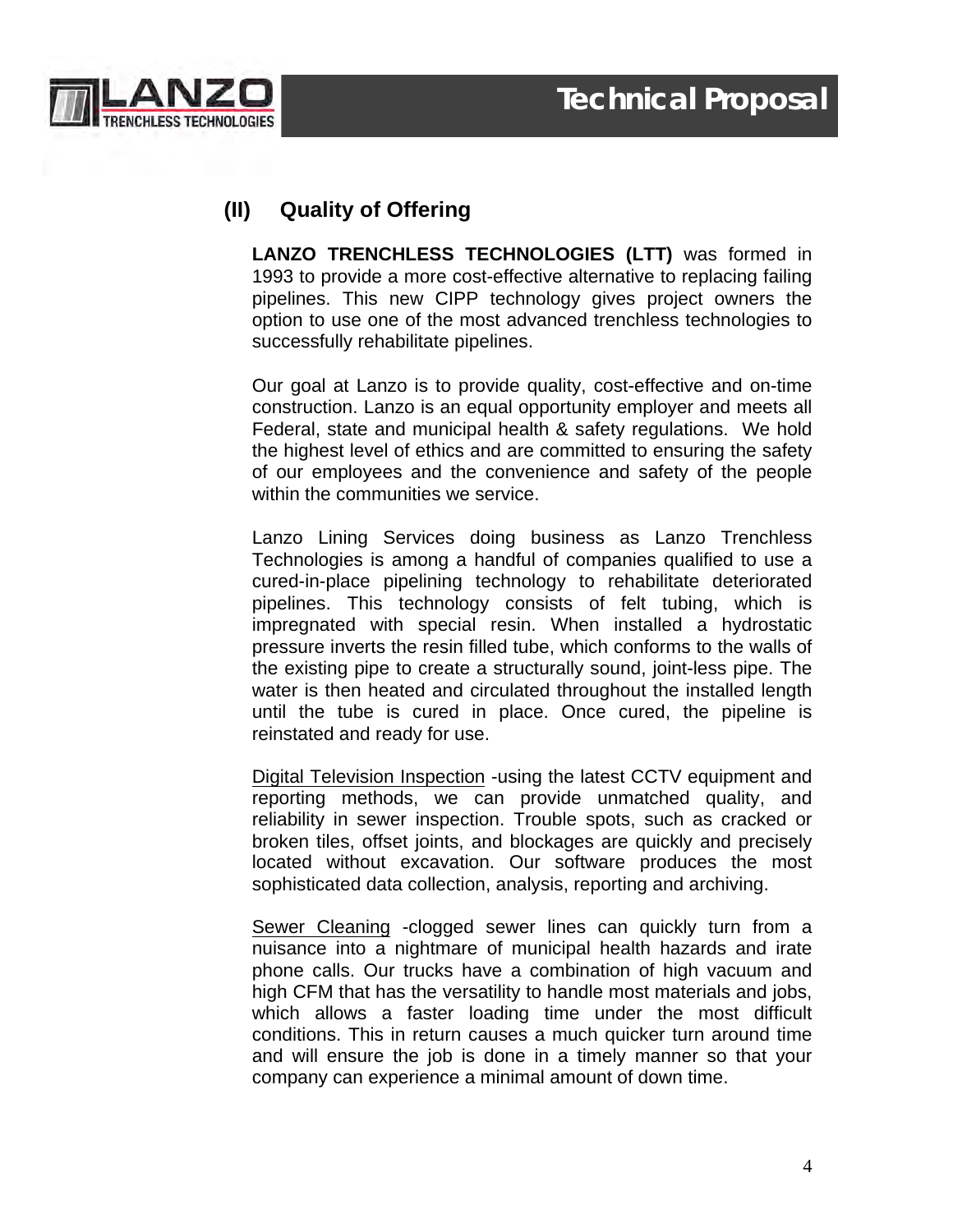



## **(III) Narrative**

The following narrative explains the scope of offering and describes the proposed rehabilitation procedure.

**Cured-in-Place Pipe (CIPP) Lining Method -** Our Team will provide the rehabilitation of trunk sewer by using cured-in-place pipe (CIPP) method following the procedure outlined in ASTM F1216-03 "Rehabilitation of existing pipeline and conduits by the inversion and curing of a resin-impregnated tube" as required in the RFP. CIPP (Cured-In-Place Pipe) is defined as a hollow cylinder comprising a non-woven or woven material, or a combination of both material surrounded by a cured thermosetting resin. Plastic coatings may be included. This pipe is formed within an existing pipe; therefore it takes the shape of and tightly fits to the existing pipe.

ASTM F1216-03 describes the procedure for the reconstruction of pipe line and conduits (4 to more than 100 inches diameter) by the inversion of a resin impregnated, flexible fabric tube into an existing conduit by the use of a hydrostatic head, steam or air pressure.

The resin is cured by circulating hot water or steam throughout the tube. When cured, the finished cured-in-place pipe will be continuous and tight fitting. This reconstruction process may be used in this gravity application; sanitary sewers.

The following is a description of materials to be used, their final composite, and information about CIPP methods:

#### **Description of CIPP Lining Materials:**

Fabric Tube - The fabric tube selected by the Team will consist of one or more layers of flexible needled felt, or equivalent, woven or non-woven material(s), or both capable of carrying resin, withstanding installation pressures, and curing temperatures. The tube will be compatible with the resin system used. The material will be able to stretch to fit irregular pipe sections and negotiate bends. The outside layer of the tube should be plastic coated with the material that is compatible with the resin system used. The tube will be fabricated to a size that, when installed, will tightly fit the internal circumference and length of the original conduit. Allowance will be made for circumferential stretching during inversion.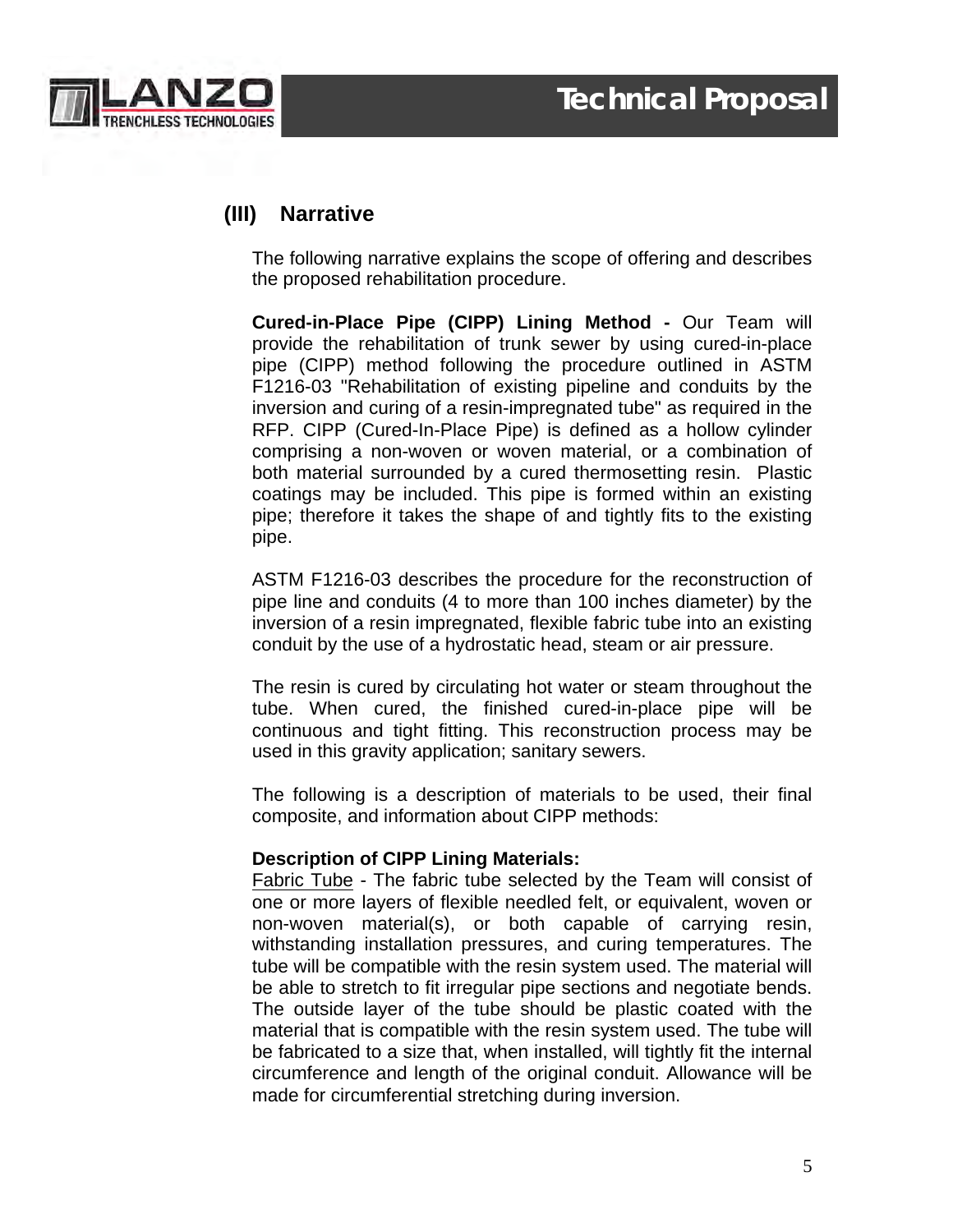

Resin - A general purpose, unsaturated, styrene based thermoset polyester or epoxy resin and catalyst system that is compatible with the inversion process will be used. The resin must be able to cure in the presence of water and the initiation temperature for cure will be less than 140°F (60 °C).

**Description of CIPP Installation Procedure:** (In accordance with ASTM F1216-03)

*Pre-installation Safety Measures -* Prior to entering access areas, such as manholes, and performing inspection or cleaning operations, an evaluation of the atmosphere to determine the presence of toxic or flammable vapors or lack of oxygen must be undertaken in accordance with local, state, or federal safety regulations. All construction safety and confined space entry safety procedures must be enforced during the cleaning, inspection and installation phases.

*Use of Bypass to Minimize Outage -* By-pass BY OTHERS shall be set up to cause minimum disruption to residents, commercial establishments and traffic. Pumps shall be of sufficient capacity to accommodate daily peak flows and wet weather flows. Where pipes to be rehabilitated are determined by engineer to be of a critical nature and can not be bypassed during normal work hours, lining may have to be scheduled at low flow during night time hours. If combined sewer overflow is minimal and lining can be installed in a timely manner, by-pass may not be required. The Team shall make every effort possible to notify each customer whose service is affected by lining operation and shall be responsible for any back up or any damage caused by the lining process.

**Closed Circuit Television & Video Recording -** Experienced Team personnel, PACP trained in locating sewer line defects will perform the inspections of the sewers via closed circuit television (CCTV) by robotic or man-entry methods. The sewers will be carefully inspected to determine such defects as: collapsed or crushed pipe, reductions in the cross-sectional area of more than 40%, protruding taps, mineral/cementitious deposits, changes in vertical/horizontal alignment, failing joints, or infiltration. The existing conditions, including service locations and obstructions, will be noted on the inspection report and recorded for future reference. The results of the inspection will provide a tool in determining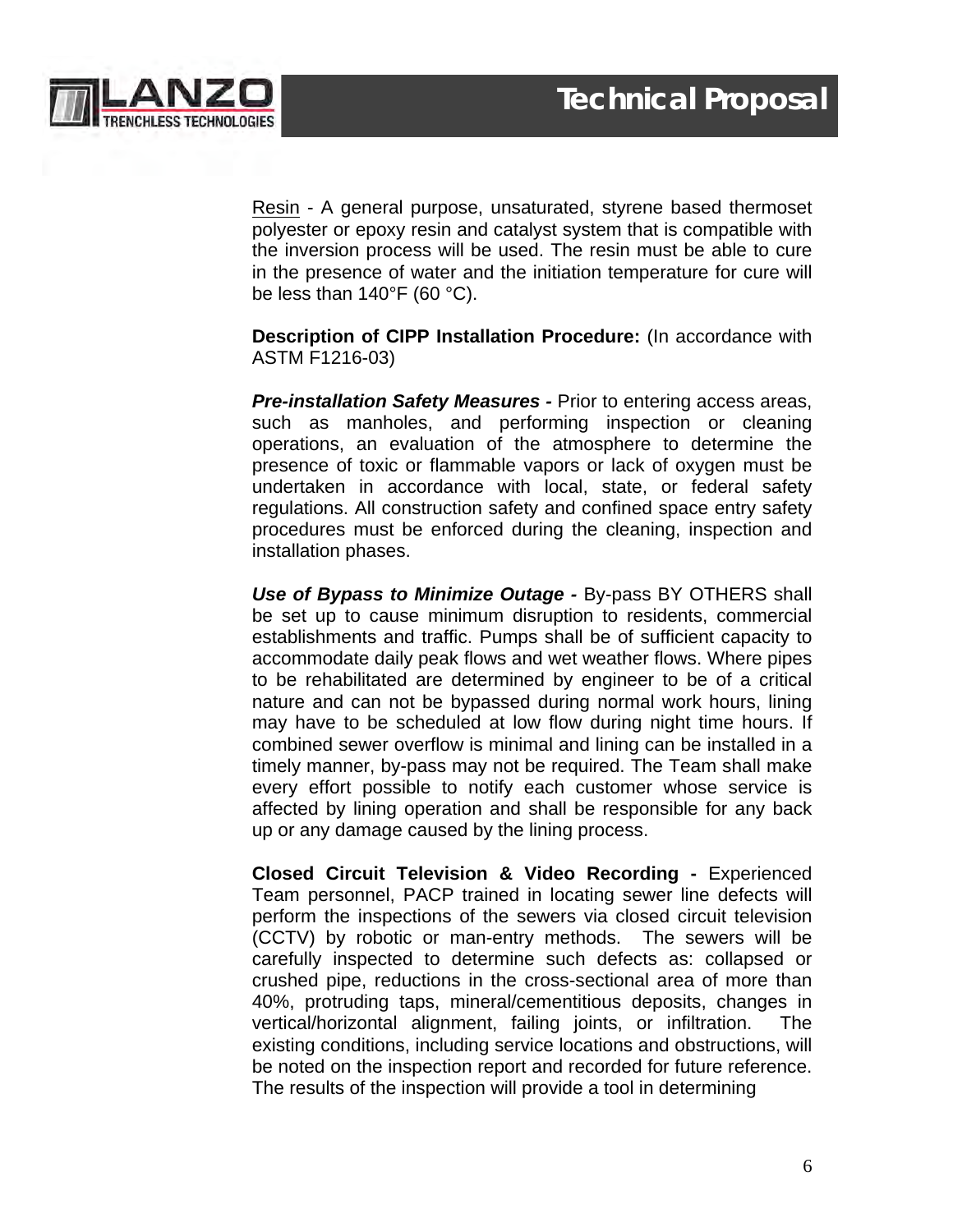

rehabilitation methods and location of any conditions that may prevent proper installation of CIPP.

**Preparatory Cleaning & Inspection -** The Team shall clean the sewers, prior to rehabilitation. All internal debris, sludge, roots, protrusions, breakages, etc will be removed from the original pipeline. The interior surface of the existing gravity pipes will be cleaned with hydraulically powered equipment, high velocity and high pressure water jet cleaners, or mechanically powered equipment following "NASSCO Recommended Specifications for Sewer Collection System Rehabilitation". The inside of the sewers shall be thoroughly cleaned to perform the inspections and to receive the new liner, if required.

*Protruding Service Connections -* We do expect protruding connection in sewers. Any such conditions observed during inspection, shall be removed to within  $\frac{1}{4}$ -inch of the main pipe by the means of robotic equipment. The protrusions shall be ground by grinding tools, which are specifically designed for that purpose.

The finished product shall be uniform and smooth to accept main line lining product and provide a proper seal. Any damage done to any existing sewer pipe or structure will be immediately repaired to a condition equal to or better than original condition.

*Resin Impregnation (Wet-Out) -* The fabric tube will be vacuumimpregnated totally with resin (wet-out) under controlled conditions. The volume of resin used should be sufficient to fill all voids in the tube material at nominal thickness and diameter. The volume will be adjusted by adding 5 to 10% excess resin for the change in resin volume due to polymerization and to allow for any migration of resin into the cracks and joints in the original pipe. The tube will be run through a set of rollers separated by a space, on-site or at a the Team's facility. The process will be calibrated under controlled conditions to ensure proper distribution of resin.

*Liner Tube Installation -* The Team shall obtain all field measurements required to properly size the liner for installation. The proposed liner shall be sized to provide for a tight fit to host pipe and extent sufficiently from manhole to manhole. Liners manufactured to ISO 9001 shall be installed in strict accordance with ASTM methods. Liner shall be free of irregularities pinholes,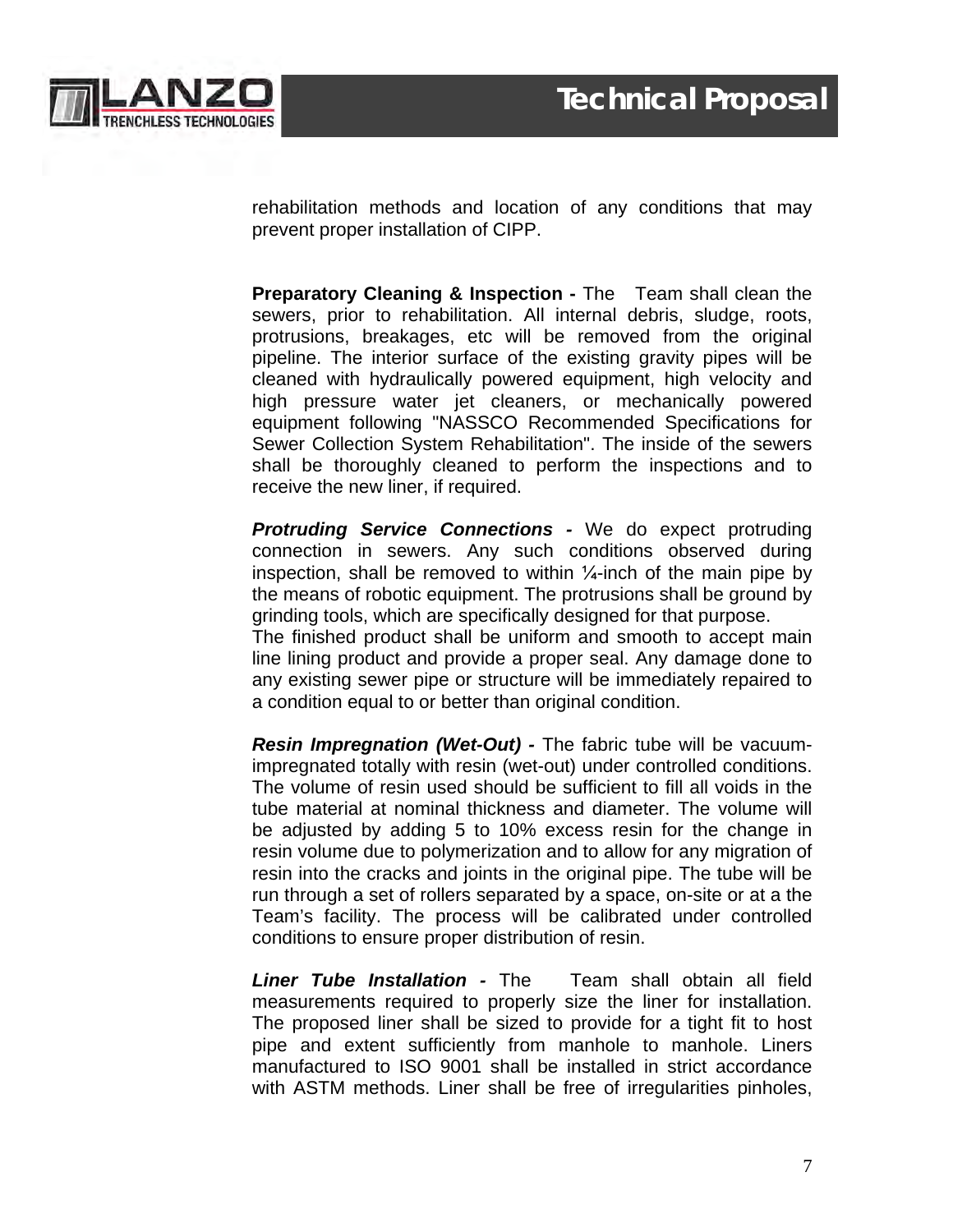

tears, cracks, excessive wrinkling, and sealed at the ends so as to eliminate any possibility of infiltration at the manhole wall. If the CIPP does not fit tightly against the original pipe at its termination point(s), the annular space between the pipe and liner will be sealed by filling with a resin mixture compatible with the CIPP. Chemical sealant, compatible with liner material, may also be injected by the use of standard packer device and equipment, if a tight seal is not obtained. In this situation we shall be responsible for taking steps necessary to reconnect services or provide a bypass operation, satisfactory for the affected areas.

*Inversion Using Hydrostatic Head -* The wet-out tube will be inserted through an existing manhole or other approved access by means of an inversion process and the application of a hydrostatic head sufficient to fully extend it to the next designated manhole or termination point. The tube will be inserted into the vertical inversion standpipe with the impermeable plastic membrane side out. At the lower end or the inversion standpipe, the tube should be turned inside out and attached to the standpipe so that a leak-proof seal is created. The inversion head will be adjusted to be of sufficient height to cause the impregnated tube to invert from point of inversion to point of termination and hold the tube tight to the pipe wall, producing dimples at side connections. Care should be taken during the inversion so as not to over-stress the felt tube.

*Required Pressures During Inversion -* Before the inversion begins, the tube manufacturer shall provide the minimum pressure required to hold the tube tight against the existing conduit, and the maximum allowable pressure so as not to damage the tube. Once the inversion has started, the pressure shall be maintained between the minimum and maximum pressure until the inversion has been completed. Should the pressure deviate from within the range of the minimum and maximum pressures, the installed tube shall be removed from the existing conduit.

*Use of Lubricant -* The use of a lubricant during inversion may be utilized to reduce friction during inversion. This lubricant may be applied directly to the tube instead of being poured into the inversion water in the down-tube. The lubricant used should be a nontoxic, oil-based product that has no detrimental effects on the tube or boiler and pump system, will not support the growth of bacteria, and will not adversely affect the fluid to be transported.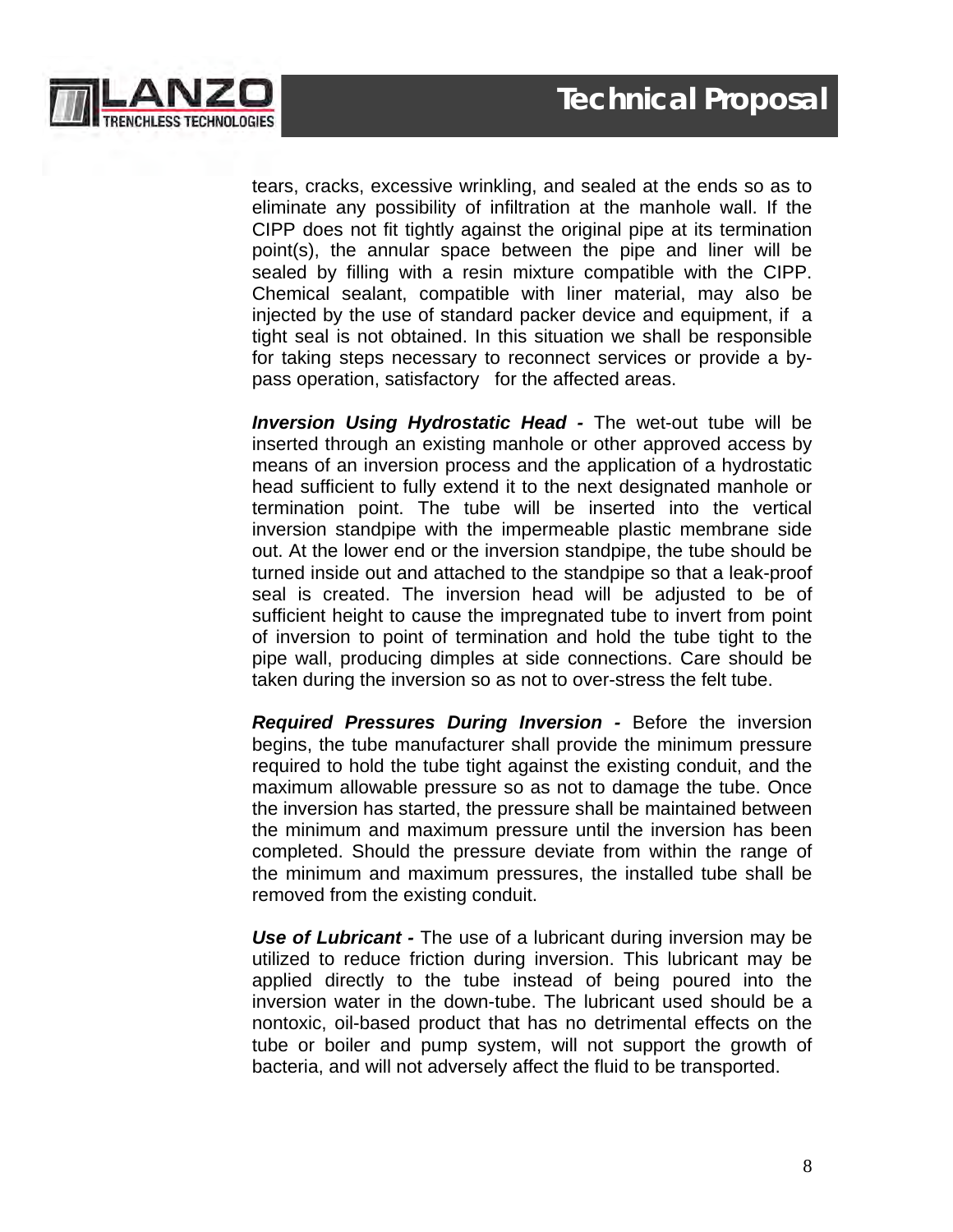

*Curing-In-Place -* Curing-In-Place will be performed by using "Circulating Hot Water" After the installation is completed, heated water/steam is circulated throughout the liner. Initial cure will occur during temperature heat-up and is completed when exposed portion of the CIPP appears ton be hard and sound. Temperature will be raised for post cure.

*Cool-Down -* After heated water cure, the new pipe will be cooled to a temperature below 100°F (38°C) before relieving the static head in the inversion standpipe, Cool-down may be accomplished by the introduction of cool water into the inversion standpipe to replace water being drained from a small hole made in the downstream end. Care should be taken in the release of the static head so that a vacuum will not be developed that could damage the newly installed pipe.

*Using Cool Water after Cure -* The new pipe should be cooled to a temperature below 100°F (38°C) before relieving the internal pressure within the section. Cool-down may be accomplished by the introduction of cool water into the section to replace the mixture of air and steam being drained from a small hole made in the downstream end. Care should be taken in the release of the air pressure so that a vacuum will not be developed that could damage the newly installed liner.

*Service Reconnection-* Service reconnection shall be completed as soon as possible upon substantial completion of each sewer main rehabilitation Reconnection shall be accomplished without excavation using robotic cutter. Cuts shall be neat and smooth with the service line opened to 95% of the inside diameter in order to prevent blockages. All cuttings shall be recovered prior to putting the pipe back in service. The Team shall stop all visible service line leaks and seals, each service lateral connection to the new liner. In the event that reconnection within the pipe cannot be accomplished or failure occurs during the reconnection process, we may be permitted to at our expense reconnect to the existing pipe using a Romac Industries, Inc. or a Geneco Sealite sewer saddle. If the service reconnection is of critical nature, we shall backup robotic equipment on site to eliminate any delay to the reactivation of the service to customers. This specification shall also apply to pay item to grind and seal existing service opening on previously lined pipe.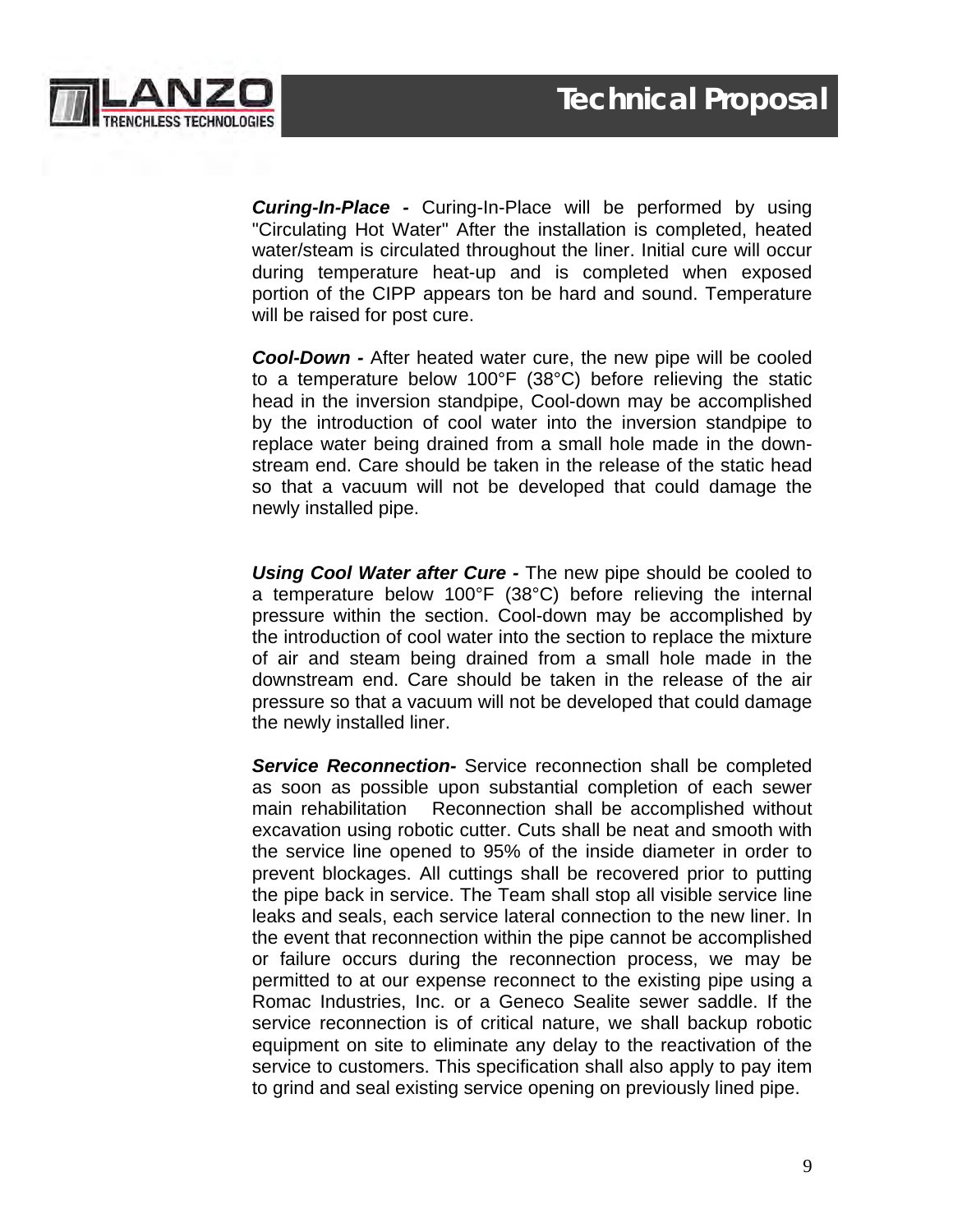

*Applicable Laws, Regulations & Codes -* The Team shall abide by all applicable city, state, federal and other applicable laws, regulations and codes, pertaining to maintenance of traffic on public streets, detour of traffic, traffic control and other provisions as may be required for the project such as use of electricity & lighting, telephone services, water, sanitary facilities. Our Team will be very careful about existing site features, utilities, stored material, temporary construction, etc. The Team will follow all regulations outlined in the specifications as well as in-house safety procedures for safe and healthy working condition.

**Site Cleanup** - Keeping the site generally cleans, and providing a final site cleanup is an essential part of the work. As the work progresses and is completed, the Team shall clean the various site areas of all external materials and debris. The Team will completely restore all work areas to the satisfaction of the Client. This cleanup shall be done promptly as practicable and shall not be left until the end of the construction period.

*Post-Installation Submittals -* Lanzo shall submit (as per specification):

- Pre-installation videotapes of the sewers/water mains being rehabilitated.
- Post-installation tapes of the completed CIPP and reinstated laterals.
- Completed pre & post sewer rehabilitation site logs with comments and observations.
- Flexural property test data for each liner installed, from an independent third party testing laboratory.
- Installed CIPP thickness measurements for each liner installed, from an independent third party testing laboratory.

**Rehabilitation of Sewers with Minimal Disruption of Services -** Following is a summary of our proposed rehabilitation procedures showing how the rehabilitation of the sewers will be accomplished, while maintaining the connections to the existing Culvert: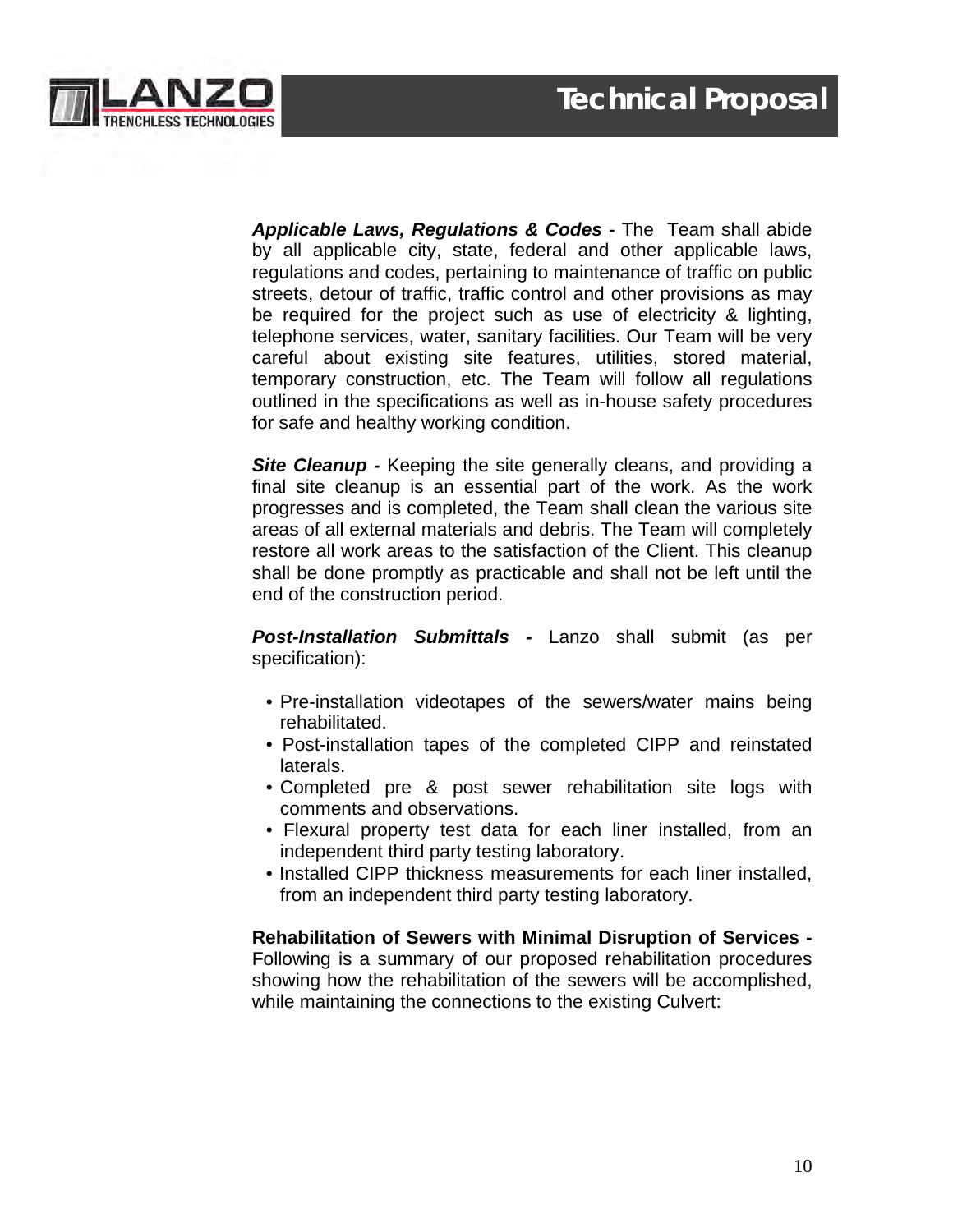



- Our plan is to clean and inspect the sewers without closing the barrels.
- We may also arrange for bypassing the flow as needed around the culvert designated for rehabilitation by plugging with expandable balloon and pumping at adequate capacity.
- Our plan is to install continuous CIPP lining in the pipes one at a time so that the other barrels in a multi-barrels outfall will be open.
- After the satisfactory installation of the CIPP lining in one barrel, the system will be removed before another barrel is then available for rehabilitation.

**Effect of Lining Method on the Finished Diameter of the Pipe -** Our conceptual design calculations presented show that using CIPP method of rehabilitation, the diameter of the pipe will decrease minimally due to the required design thickness of the liner. But at the same time, due to rehabilitation of the fully deteriorated sewer, the discharge flow will be more than 100% of the existing flow. The discharge flow increased in all cases, the ratio ranging from 110% and 135% of the original flow respectively.

#### **Satisfying Objectives & Meeting the Project Requirements**:

Our entire proposal is made on the basis of satisfying objectives and meeting the intent of the requirements documents, as required in the RFP. The aspects of the proposed CIPP method, which are especially suited to satisfy the planned objective and meet the intent of the requirements documents, are mentioned below:

Cured-in-place pipe (CIPP) liner is appropriate for this project are summarized as follows:

- CIPP is able to span a diameter range of 30-inches and 36 inches.
- CIPP can be used to rehabilitate sections of pipe over 2000 feet in length.
- CIPP can rehabilitate ovals, bends and transitional diameter without digging.
- CIPP is used to rehabilitate partially as well as fully deteriorated pipes.
- CIPP is used for gravity, internal pressure and vacuum applications.
- CIPP is used in extremes of temperature and pH.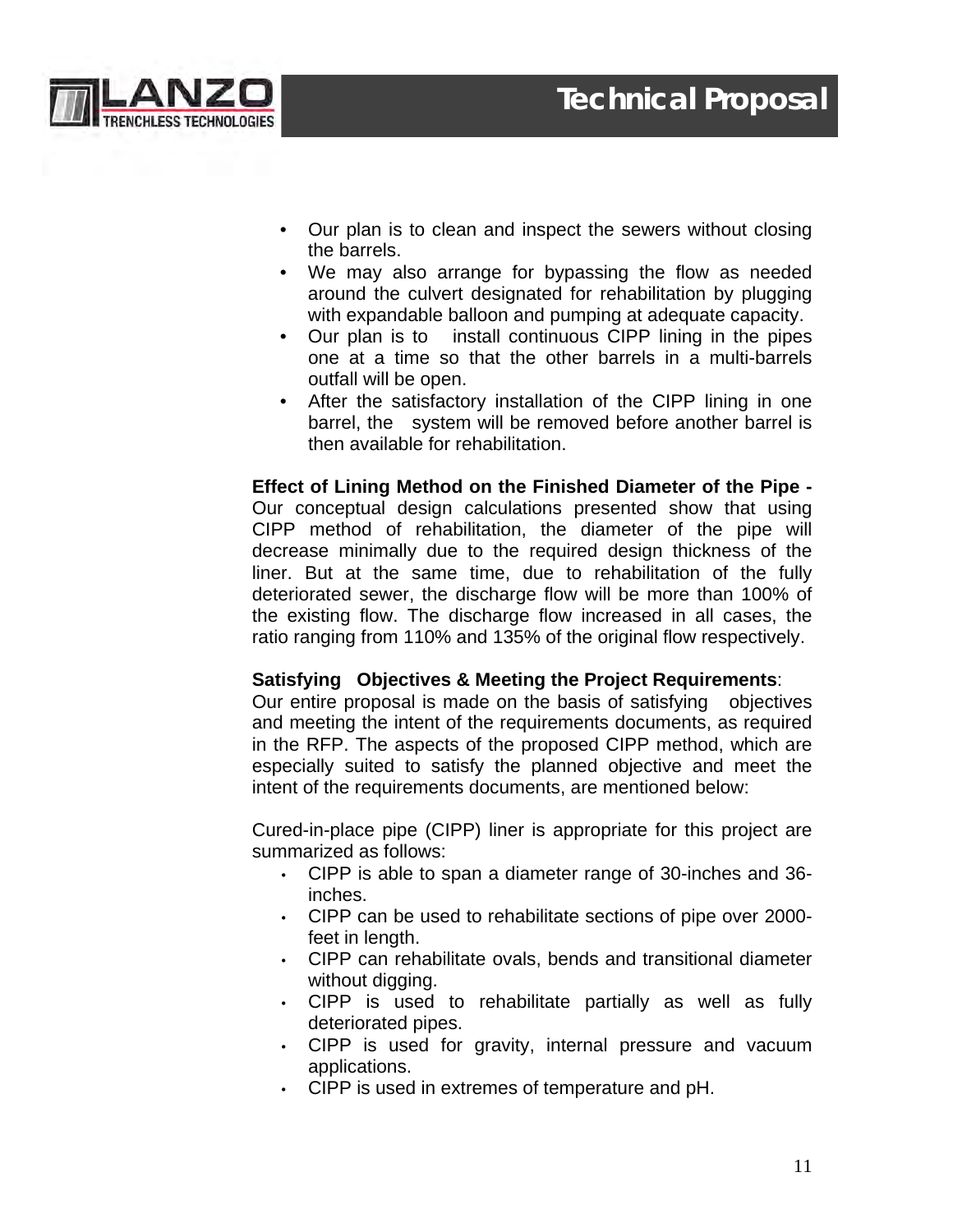

- CIPP eliminates inflow and infiltration, as well as outflow and ex-filtration.
- CIPP increases flow capacity of existing pipe by providing smooth inner surface.
- CIPP is endorsed by ASTM, giving two specifications, ASTM F12l6 and ASTM F1743.
- CIPP tube/resin materials are also specified by ASTM D 5813.

**Effects of Means & Methods of CIPP Lining on the Site & Environment -** Following is a description of the effects of our proposed rehabilitation procedures showing the minimal disturbances of the site, minimized staging area dimensions, minimal environmental remediation effort, and shortest construction time:

- The Team will collect and review all available project and site related data, drawings, reports and documents. The available information will be used to prepare the work plan, installation procedures and site operation activities. Appropriate measures will be taken to minimize site and outfall disturbances, staging areas, and environmental impact. The construction schedule will be as short as possible.
- After receiving the notice to start work Lanzo will immediately proceed to mobilize equipment and personnel and set up field office. We will also set up traffic & parking , control system, site operation facility, water, power and lighting supply, storage of equipment & materials, containerize and disposal of all debris, soil, water and sludge from cleaning operation.
- Lanzo will conduct a field investigation to identify the existing site surface and subsurface features, underground utilities, access to the sewers, ground water conditions, presence of contaminated soil, and presence of toxic/flammable gases/vapors and lack of oxygen in the confined access areas. Very little site disturbance is expected during these investigations.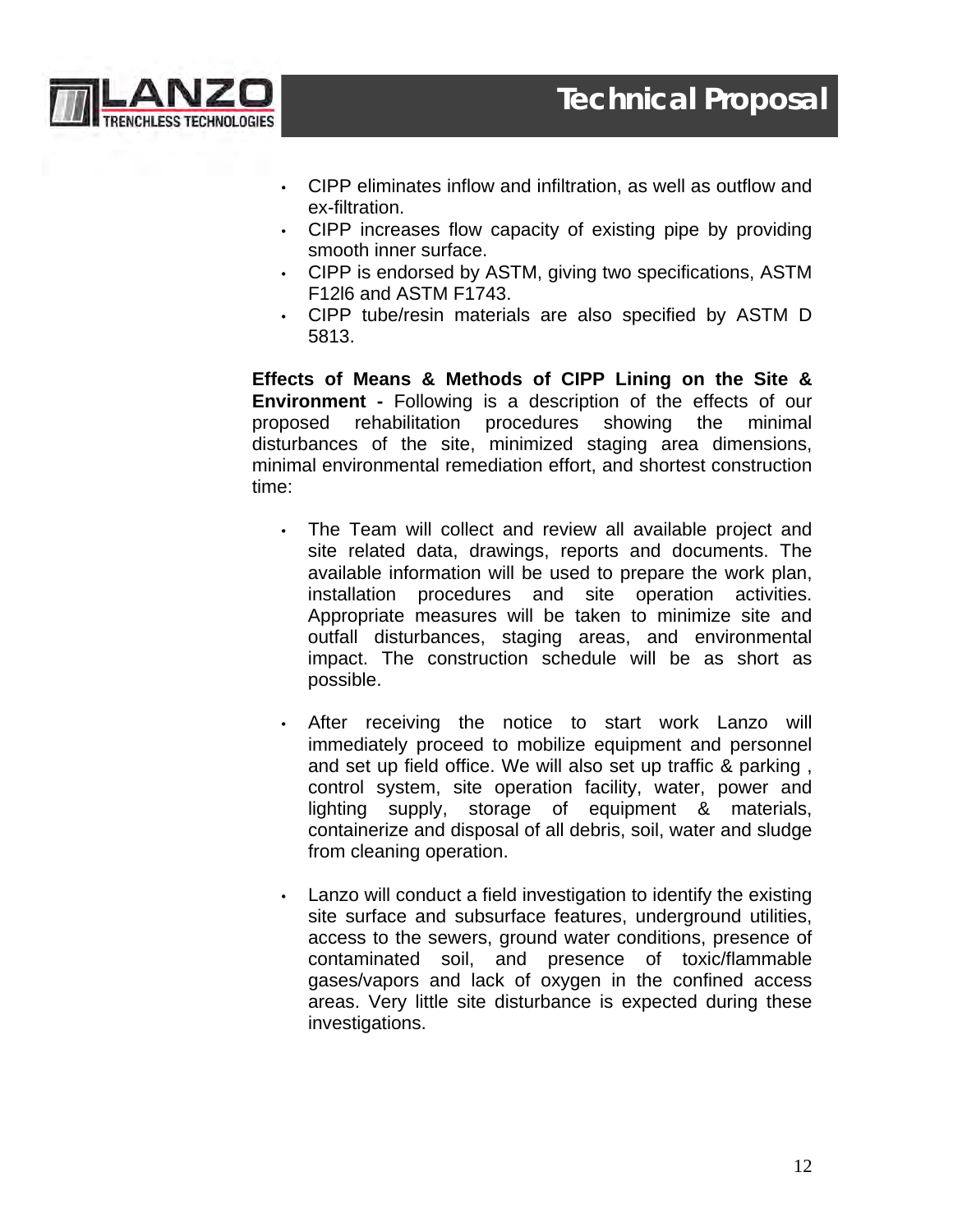

- Any damage to the ground resulting from this activity will be repaired and will be restored to the original condition at no additional cost to Lanzo.
- Lanzo will clean the sewers, remove and dispose all internal sludge deposition, debris, and root intrusion, protrusions, from the outfall. All debris, soil, sludge, water and other materials, taken out during cleaning will be containerized and disposed of in accordance with EPA and EQ regulations under the direction of the inspector while no environmental impact is expected.
- We will install continuous lining one at a time. The installation process will include perforation of the resin impregnated tube, placing of tube into position, hydrostatic head calibration hose inversion, curing using circulated heated water or steam under required pressure and cooldown using cool water. The trenchless installation system will have minimal disturbance of the site and no environmental impact.
- Pre-construction and post- construction video recordings will be maintained to restore the site to original condition.

## **(IV) Materials & Equipment**

For successful lining rehabilitation to Owner's specification materials used are listed below:

#### **Material Property Requirements:**

*Fabric Tube Strength-When* tested in accordance with Test Method D1628 shall have a minimum tensile strength of750 psi (5Mpa) in both the longitudinal and transverse directions.

*Chemical Resistance-The* cured resin/fabric tube matrix, with or without calibration hose in accordance with specification D 5813 shall be capable of exposure to the solution as in table at a temperature of 73.40 F  $\pm$  3.60 F (230 C  $\pm$  20 C), with a percentage relation of flexural modulus of elasticity of at least 80% after one year exposure.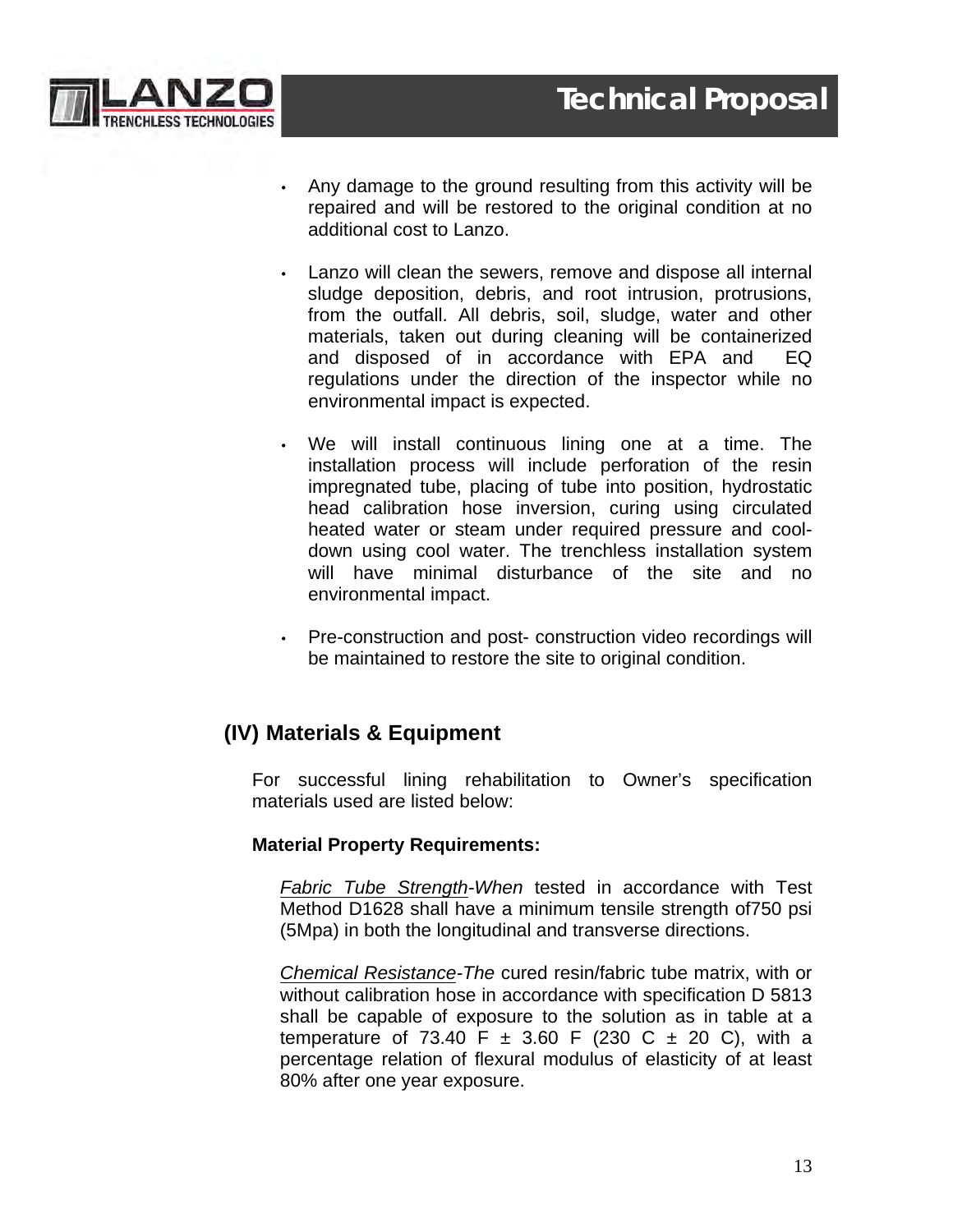

#### *Minimum Chemical Resistance Requirements* (*for Domestic Sanitary Sewer Application*)

| <b>Chemical Solution</b>                         | <b>Concentration</b> |
|--------------------------------------------------|----------------------|
| Nitric acid                                      |                      |
| Sulfuric acid                                    |                      |
| ASTM fuel (in accordance with D 4814)            | 100                  |
| Vegetable oil (cottonseed, C0111 or mineral)     | 100                  |
| Detergent (in accordance with test method D 543) | 0.1                  |
| Soap (in accordance with test method D 543)      | 0 1                  |

*Cured-in-Place-Pipe Lining* -The liner material shall be polyester fiber felt resin-impregnated tubing sized to tightly fit the internal circumference and length of the designated gravity sewer. It having no structural strength is to be rehabilitated with H-20 traffic loading, the water table at the ground surface and will have minimum expected life time of 50 years. Liner shall be sized to provide a tight fit to the host pipe and shall be continuous from manhole to manhole.

*Chemical Joint, Crack and Annular Space Sealing Materials for Active Leaks and Service Lateral Connections -* Materials used shall have properties that react quickly to form a permanent watertight seal; resultant seal shall be flexible and immune to the effects of wet/dry cycles, non-biodegradable and immune to the effects acids, alkalis and organics.

*Fabric Tube Materials-* The flexible fabric tube is one of several key elements of the CIPP process. The materials used to construct tubes must possess chemical resistance, flexibility, an ability to stretch and conform to irregular piping, and be durable to withstand the rigors of under- ground construction. Currently, the most commonly used fabric tube material in North America is composed of thermoplastic polyester fibers needled into a dense felt.

All fabric tubes are built up to design thickness with the fabric(s) of construction and also have one or two plastic coatings on the outer and inner surfaces (depending on the technology). The most commonly specified product consists of a flexible polyester felt tube having a plastic coating on the outer layer of felt. This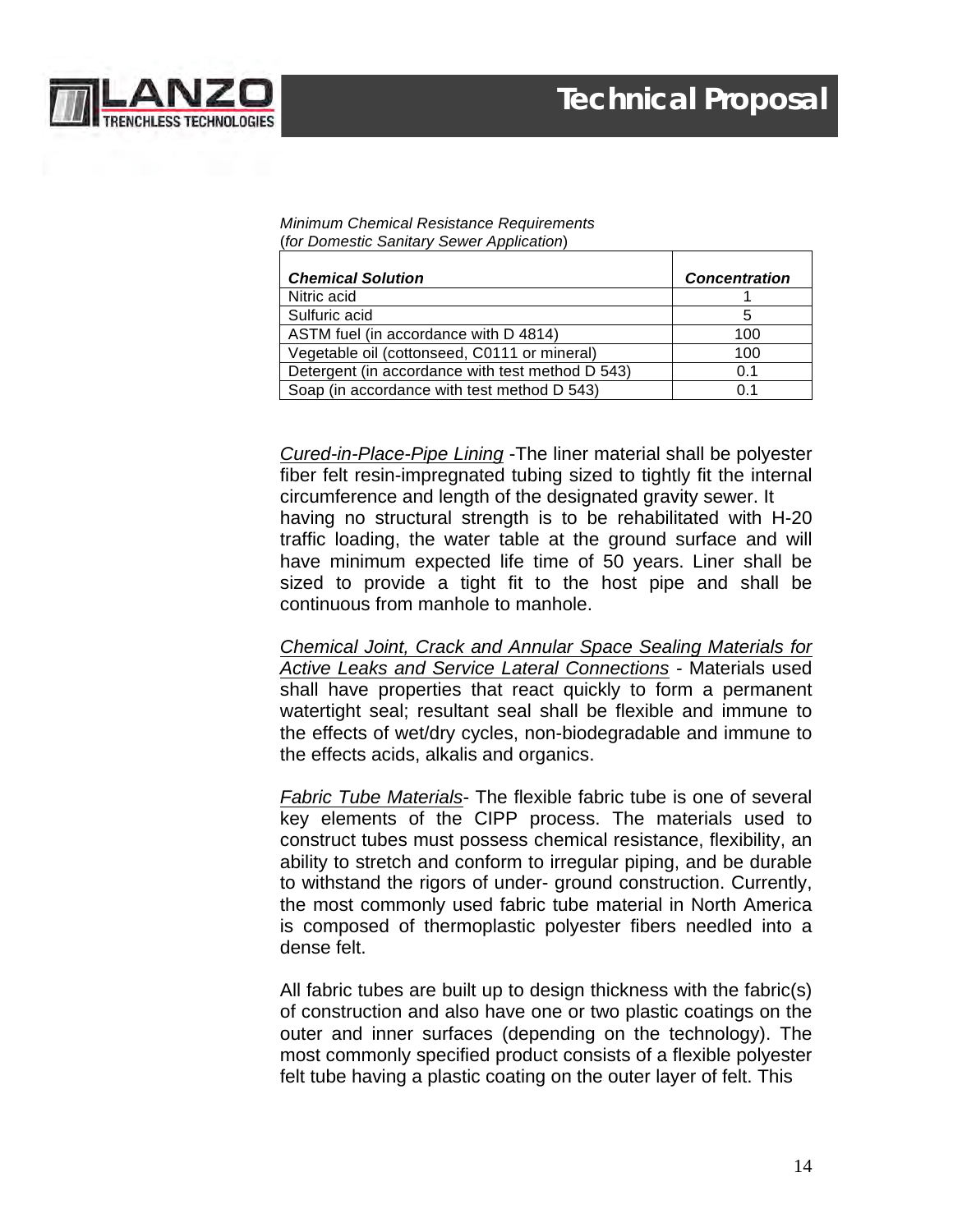

outer coating serves three functions: (1) during resin saturation the membrane allows a vacuum to be placed on the tube, (2) it neatly contains the resin inside the tube, and (3) it acts as a protective barrier between water in the host pipe and the uncured liquid resin during installation (pull-in or direct inversion).

Needled polyester felt tubes are strong and resilient, but only provide a function of resin carrier. Felt does not provide added strength or stiffness to the resin, but keeps it in place during preparation, transportation, and installation of the tube. Fiberglass has extremely high tensile properties, and tubes containing fiberglass can produce significantly elevated physical properties. Elevated internal pressure is an area of technology where glass reinforced technology is applicable. Internal pressure applications requiring elevated tensile strength include force mains, natural gas, industrial applications, raw and potable water piping. Many of these applications have been extensively used over- seas, but are still cautiously being specified in North America. At this time several projects are under way to develop ASTM specification for fiberglass reinforced CIPP, but none as yet have been published.

Minimum ASTM specifications for flexible fabric tubes are specified in ASTM D58l3 and F1743 and require a minimum of 750psi (5MPa) as measured by ASTM D1682 "Test Method for Breaking Load and Elongation of Textile Fabrics". At the time this criterion was placed in these ASTM specifications, the targeted material(s) was needled polyester felt and coated polyester felt. Many coatings can actually enhance the properties of a tube, and Table includes typical values for plain polyester felt and coated polyester felt. Depending on fiber orientation, fiberglass tubes could easily exceed the current ASTM values by several orders of magnitude.

| <b>Transacture in property and the product of the contrary of the contrary of the contrary of the contrary of the </b> |                         |                           |  |
|------------------------------------------------------------------------------------------------------------------------|-------------------------|---------------------------|--|
| Material                                                                                                               | % Elongation at Failure | Ultimate Tensile Strength |  |
|                                                                                                                        |                         |                           |  |
| Felt                                                                                                                   | $85 - 95$               | 800 -1000 psi             |  |
| <b>Plastic Coated Felt</b>                                                                                             | 70 - 75                 | $1200 - 1500$ psi         |  |

*Typical properties for polyester felt & plastic coated felt*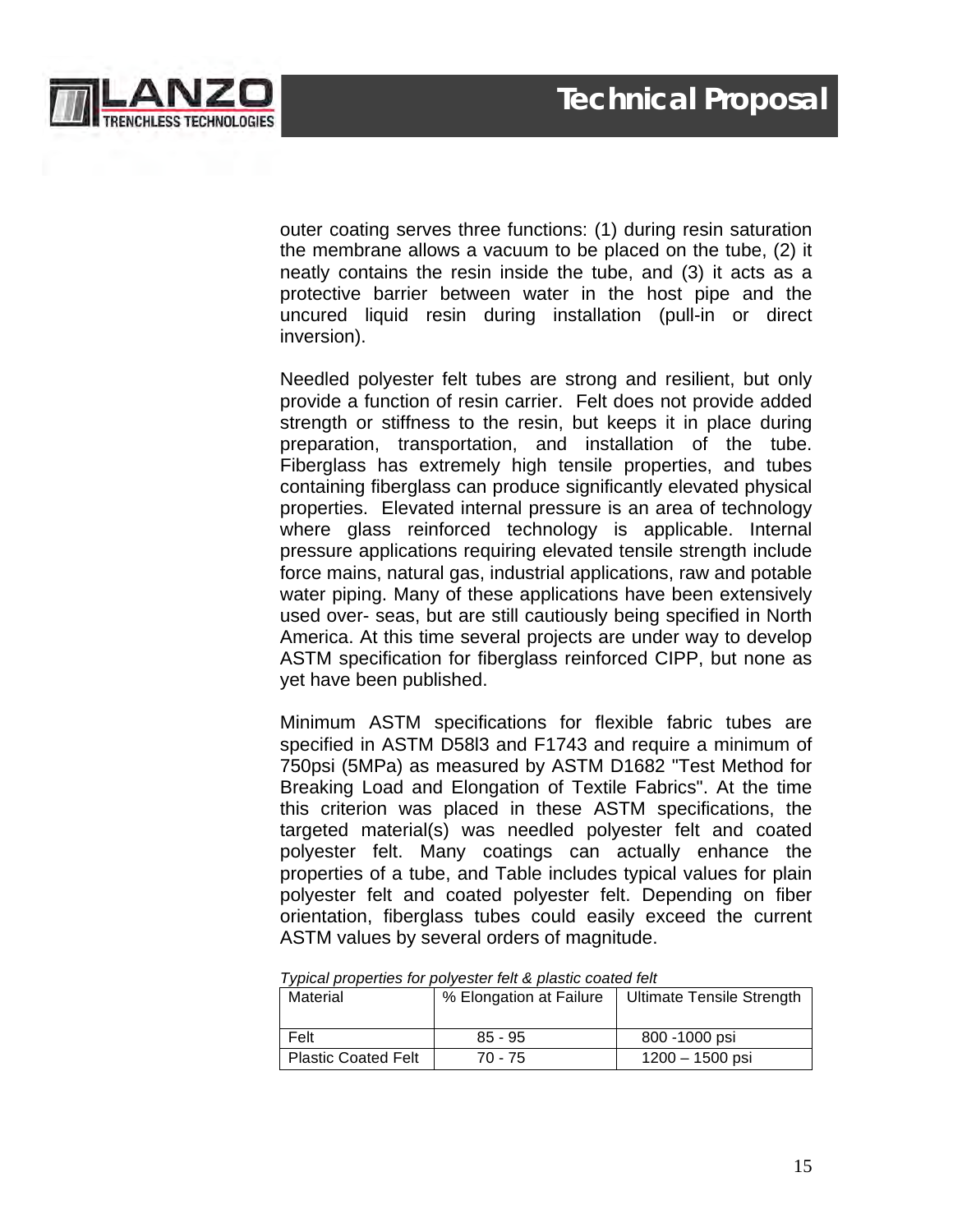

*Thermo-set Resins Overview and Properties -* The thermosetting resins used for CIPP are the most important component to the short and long term performance of the product. First, there is a distinction between initial or short-term properties and the long-term performance that dictates the life span of a product. Short-term properties include parameters such as flexural, tensile, and compressive properties. Long-term properties include parameters such as chemical resistance, creep, and strain corrosion. Most all these parameters are important for the qualification, design, and performance of CIPP.

| <b>Test Property</b>             | <b>Epoxy Resin</b>  | <b>Epoxy Vinyl</b><br><b>Ester</b> | <b>Isophthalic</b><br><b>Polyester</b> |
|----------------------------------|---------------------|------------------------------------|----------------------------------------|
| Flexural modulus<br>(psi)        | 500,000-<br>550,000 | 500,000-<br>570,000                | 500,000-570,000                        |
| Flexural strength<br>(psi)       | 15,000-25,000       | 15,000-25,000                      | 10,000-18,000                          |
| Maximum Strain<br>$%$ )          | $4 - 7%$            | $4 - 7%$                           | $3 - 5%$                               |
| <b>Tensile Modulus</b><br>(psi)  | 490,000-<br>540,000 | 490,000-<br>560,000                | 490,000-560,000                        |
| <b>Tensile Strength</b><br>(psi) | 8,000-10,000        | 8,000-10,000                       | 5,000-8,000                            |

*Typical Thermo-set Resin Physical Properties*

#### *Minimum Recommended Design Properties*

Typical properties of neat and resin/felt composites produced in the laboratory are not typical of the product produced in the field. When all the parameters of the preparation, installation, curing, and sampling are carefully monitored and controlled, the properties of installed CIPP fall within the median range of data provided in the following Table. However, there are many uncontrollable variables of an underground construction project that can negatively affect the end product. The net overall result is that variability is increased and the fluctuation in test data also increases. Therefore, minimum property values have been established within the industry to provide a conservative minimum value for flexural and tensile properties of installed ClPP. Table provides recommended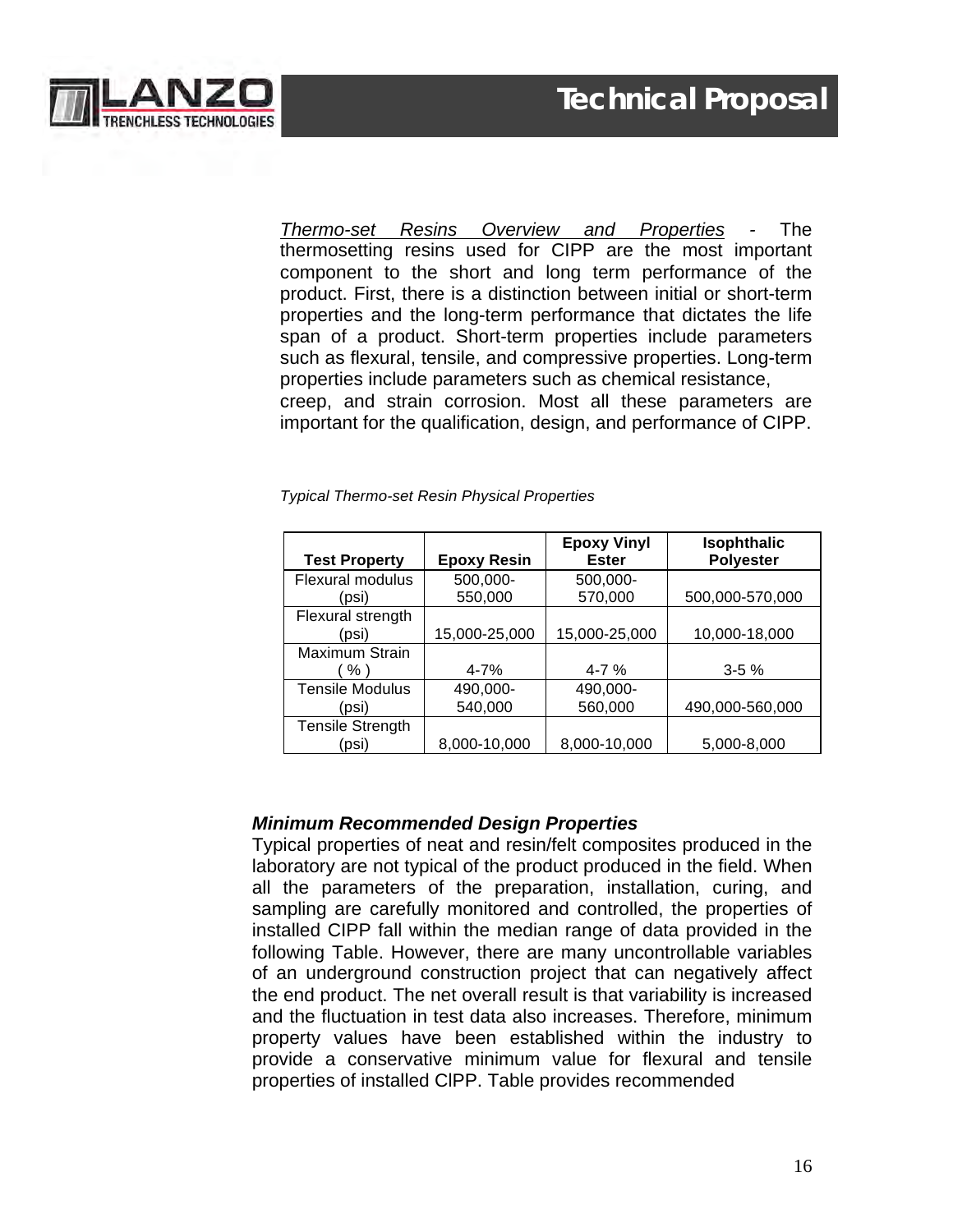

minimum design values for standard ClPP. The values in Table are relatively low but the median value of installed ClPP is typically 15- 25% higher than minimums. In effect, the majority of all ClPP installed essentially has an additional factor of safety due to the conservative design practices that have been adopted. Minimum properties are given for both flexural and tensile properties, but it should be pointed out that tensile properties are only used in the design of stand-alone pressure pipe.

|                      |                 |                    |                 | Filled          |
|----------------------|-----------------|--------------------|-----------------|-----------------|
| <b>Test Property</b> | Epoxy Resin     | <b>Epoxy Vinyl</b> | Isophthalic     | Polyester       |
|                      |                 | Ester              | Polyester       | Isophthalic     |
| Flexural             | 250,000-        | 350,000-           | 350,000-        | 400,000         |
| Modulus, psi         | 300,000         | 450,000            | 500,000         |                 |
| Flexural             | 5,500           | 5,500              | 5,500           | 5,500           |
| Strength, psi        |                 |                    |                 |                 |
| Tensile              | $3,000 - 5,000$ | $3,000 - 5,000$    | $3,000 - 5,000$ | $3,000 - 5,000$ |
| Strength, psi        |                 |                    |                 |                 |

 *Minimum recommended design properties*

#### **Specifications & Definitions:**

The following standard specifications for material properties are also used for the preparation of the reference specifications:

- ASTM D 5813 for thermosetting resin sewer pipes.
- **ASTM D 638** for Tensile Strength of Cured Pipe Min 3,000-psi
- **ASTM D 790** (modified) for Flexural Strength Min 4,500-psi
- **ASTM D 790** (modified) for Flexural Modulus of Elasticity Min. 300,000-psi
- **ASTM D 790** for Long Term (50 yrs.) Modulus of Elasticity Min. 125,000-psi

Additional reference documents to be followed for this project, as mentioned in the RFP, are listed below:

**AASHTO**- American Association of State Highway and Transportation Officials **ASTM** - American Society for Testing and Materials

**ASTM C581** - standard practice for determining chemical resistance of thermosetting resins used in glass fiber reinforced structures, intended for liquid service.

**ASTM D543** -Test method of resistance of plastic to chemical reagents.

**ASTM D638** -Test method for tensile properties of plastics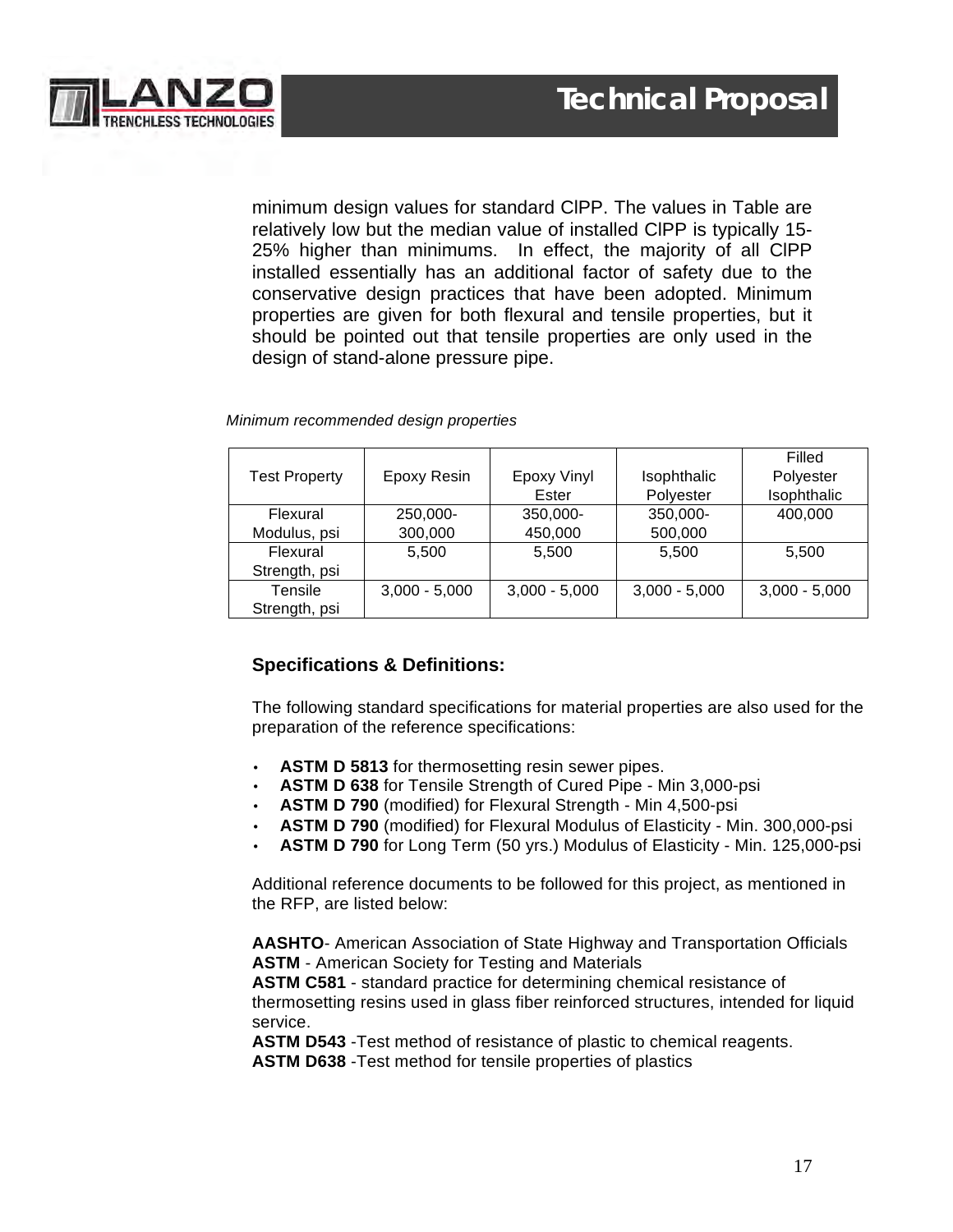

**ASTM D790** -Test methods for flexural properties of unreinforced and reinforced plastic and electrical insulating material

**ASTM D903** -Test method for peel or shipping strength of adhesive bonds.

**ASTM D1600** -Terminology for abbreviated terms relating to plastics.

**ASTM D1682** -Test method for breaking load and elongation of textile fabrics.

**ASTM D3039** -Test method for tensile properties of polymer matrix composite materials.

**ASTM D3567** -Practice for determining dimensions of reinforced thermosetting resin pipe (RTRP) and fittings.

**ASTM D4814** - Specification for automotive spark-ignition engine fuel.

**ASTM D5813** - Standard specification for cured-in-place thermosetting resin sewer pipe.

**F 412** -Terminology relating to plastic piping systems.

**ASTM F1216** - Standard practice for rehabilitation of existing pipelines and conduits by the inversion and curing of a resin-impregnated tube

**ASTM F1743** - Standard practice for the rehabilitation of existing pipelines and conduits by the pulled-in-place installation of cured-in-place thermosetting resin pipe (CIPP)

**ASTM D1248** - Standard Specification for Polyethylene Plastics Extrusion Materials for Wire and Cable

**ASTM D3350** - Specification for Polyethylene Plastics Pipe and fitting Materials **ASTM D3262** - Standard Specification for Fiberglass (Glass Fiber Reinforced Thermosetting resin) Sewer Pipe

**ASTM D4161** - Standard Specification for Fiberglass (Glass-Fiber Reinforced Thermosetting Resin) Pipe Joints Using Flexible Elastomeric Seals

**ASTM D2412** - Standard Test Method for Determination of External Loading Characteristics of Plastic Pipe by Parallel-Plate Loading

**ASTM D2583** - Standard Test Method for Indentation Hardness of Rigid Plastics by Means of a Barcol Impresser.

**ASTM D 2584** - Standard Test Method for Ignition Loss of Cured Reinforced Resin **ASTM D3567** - Standard Practice for Determining Dimensions of Fiberglass (Glass-Fiber Reinforced Thermosetting Resin) Pipe and fittings **ASTM D3681** - Standard Test Method for Chemical Resistance of Fiberglass Pipe in a Deflected Condition.

**AWWA Standard** - (M28 manual on cleaning and lining water mains.) American Water Works Association

**NASSCO Standard** - (recommended specification for sewer collection system rehabilitation.) National Association of Sewer Service Companies **API** - American Petroleum Institute.

**ANSI** - American National Standard Institute.

**ASHRAE** - American Society of Heating, Refrigerating and Air Conditioning **Engineers** 

**ASME** - American Society of Mechanical Engineers

**CSDS** - DSWD Control System Design Standard

**EJCDC** -Engineers' Joint Contract Document Committee

**FM** -Factory Mutual System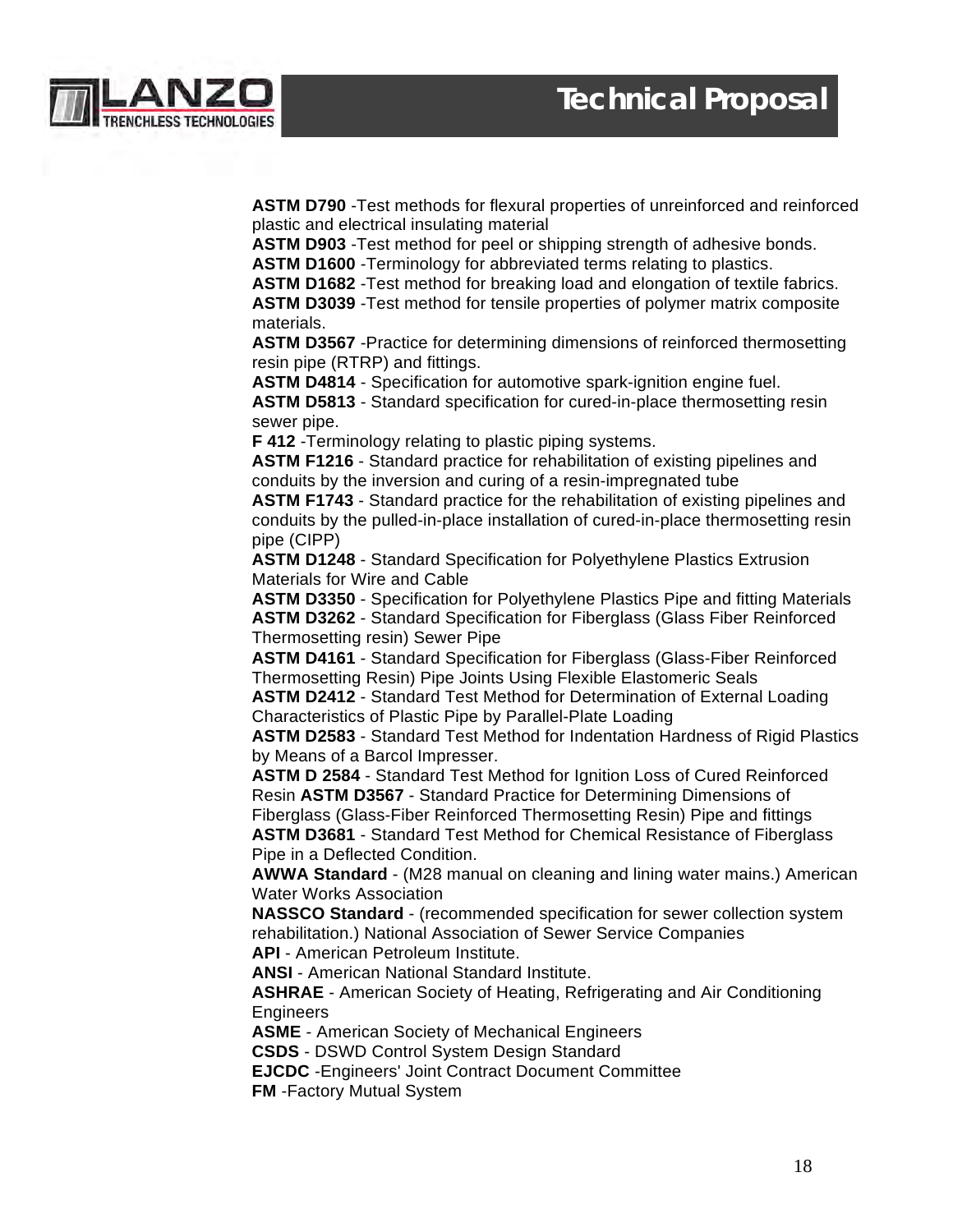



**FS** -Federal Specification **IEEE** - Institute of Electrical and Electronics Engineer **ISA** -Instrument Society of America **MIL** -Military Specification **NEMA** -National Electrical Manufacturers' Association **NFPA** -National Fire Protection Association **TAS** -Technical Aid Series **UL** - Underwriters' Laboratories, Inc.

# **(V) Design Criteria**

**Structural Elements -** Structural elements to be considered are the shape, size and materials of the liner pipe, ovality and other structural defects of the host pipe, external loading, internal resistance to pressure, and design safety factor.

**Geo-technical Elements -** Ground water depth shall be as shown in the contract documents but less than ½-soil depth. The soil depth shall be as shown in the contract document and ranges between 10-feet and 20-feet.

Soil density shall be 120 pounds per cubic foot (pcf) and live load shall be as per AASHTO or H-20 when existing sewer is in the roadway. The modulus of soil reaction values used represents stable undisturbed soils having elastic support values in the range of 700-psi.

| <b>Pipe Condition</b>             | Psi value   |
|-----------------------------------|-------------|
| Unrestrained soil condition       | 700         |
| Pipe buried deep with stable soil | 1000 - 1500 |
|                                   |             |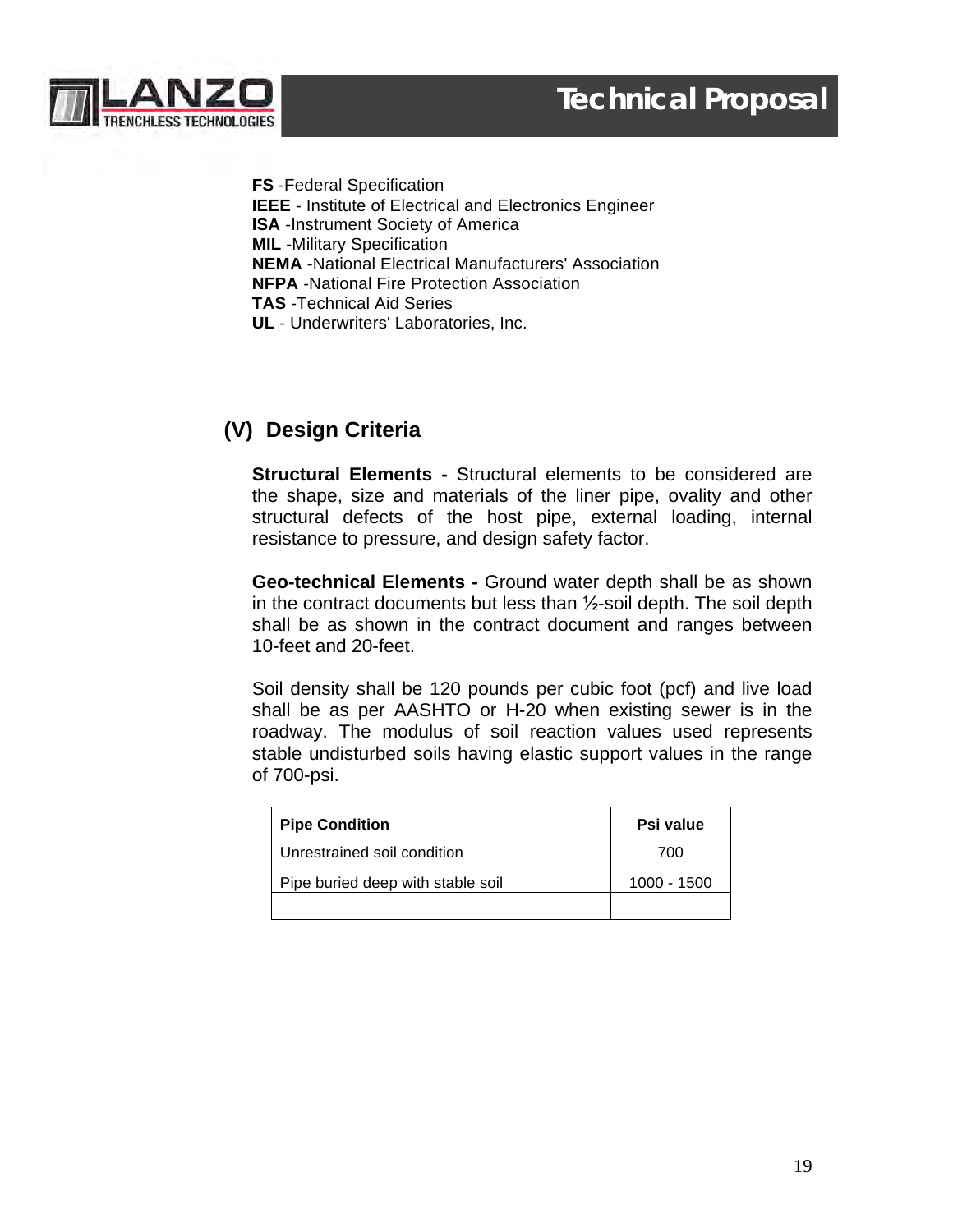

**Environmental Elements -** The soil, sludge and water should be tested for contaminations above acceptable limits.

**Lining Material -** Long-term flexural modulus (E) shall be 50% of the short term modulus regardless of the type of resin material used. Enhance factor (K) shall be 7.

We have also considered resin/felt composite properties, creep properties, thermal properties & chemical resistance properties of thermosetting resins. For details please refer to CIPP material properties in the Design Manual included in Appendix M.

Fabric tube material should design to have tensile properties as shown in the following table:

*Typical tensile properties for polyester felt and plastic coated felt (fabric tube material)*

| Material                   | % Elongation at failure | Ultimate Tensile strength |
|----------------------------|-------------------------|---------------------------|
| Felt                       | 85-95                   | 800-1000 psi              |
| <b>Plastic Coated Felt</b> | 70-75                   | 1200-1500 psi             |

Thermo-set resin should be design to meet physical properties as shown in following Table:

*Typical Physical Properties of Thermoset resin*

| <b>TEST PROPERTY</b>         | <b>EPOXY RESIN</b> | <b>VINYL</b><br><b>EPOXY</b><br><b>ESTER</b> | <b>ISOPHTHALIC</b><br><b>POLYESTER</b> |
|------------------------------|--------------------|----------------------------------------------|----------------------------------------|
| modulus,<br>Flexural<br>psi  | 500,000 - 550,000  | 500,000 -570,000                             | 500,000 -570,000                       |
| Flexural<br>strength,<br>psi | 15,000 - 25,000    | 15.000 - 25.000                              | 10,000 - 18,000                        |
| Maximum<br>strain,<br>℅      | $4 - 7%$           | $4 - 7%$                                     | $3 - 5\%$                              |
| Tensile<br>modulus,<br>psi   | 490,000 -540,000   | 490,000 -560,000                             | 490,000 -560,000                       |
| Tensile<br>strength,<br>psi  | 8,000-10,000       | 8,000-10,000                                 | 5,000-8,000                            |
| Tensile elongation,<br>℅     | $4 - 7%$           | $4 - 7%$                                     | $2 - 5\%$                              |